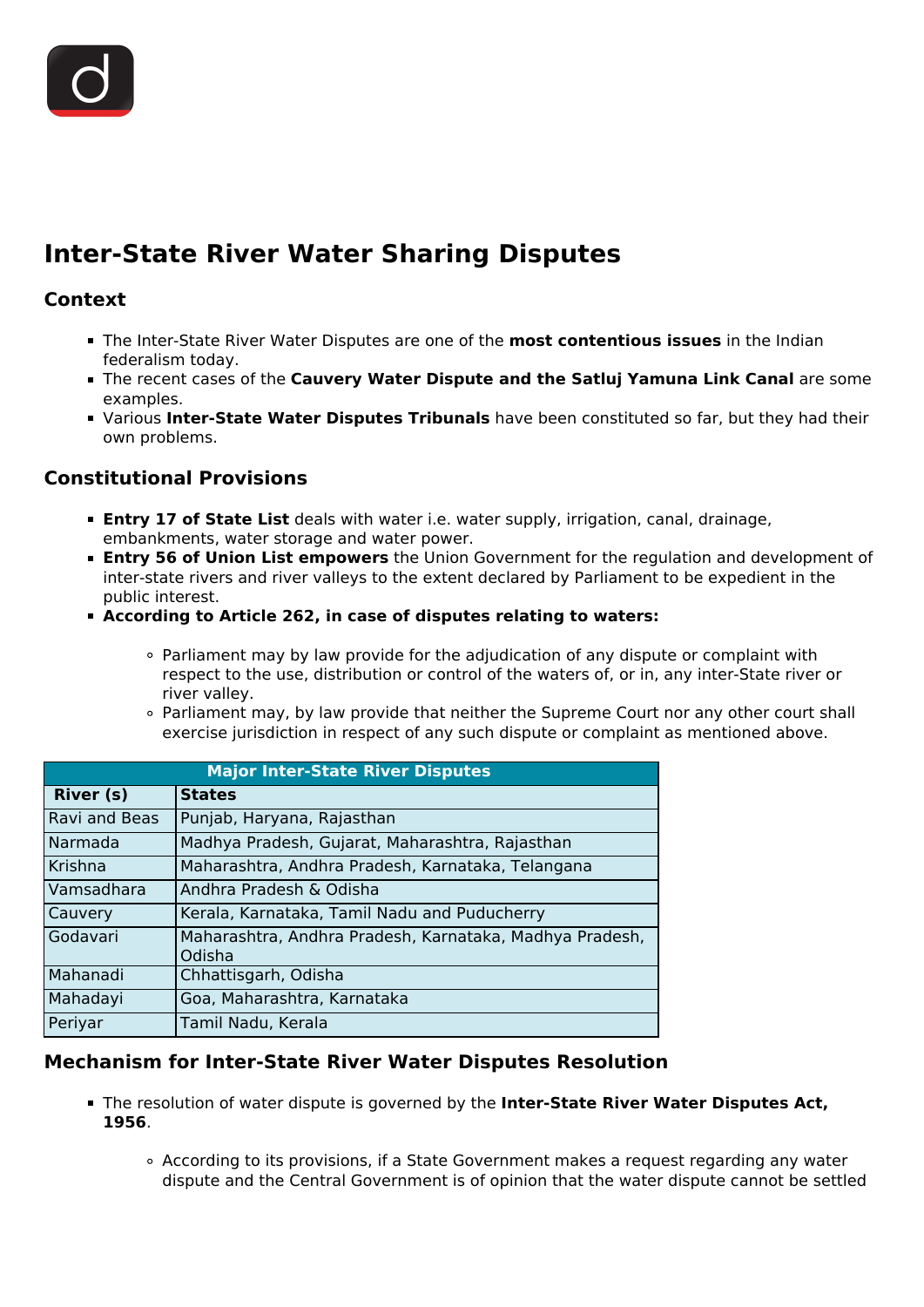by negotiations, then a **Water Disputes Tribunal** is constituted for the adjudication of the water dispute.

- The act was amended in 2002, to include the major recommendations of the Sarkaria Commission.
	- The amendments mandated a one year time frame to setup the water disputes tribunal and also a 3 year time frame to give a decision.

### **Active River Water Dispute Tribunals in India**

- Krishna Water Disputes Tribunal II (2004) Karnataka, Telangana, Andra Pradesh, Maharashtra
- Mahanadi Water Disputes Tribunal (2018) Odisha & Chattisgarh
- Mahadayi Water Disputes Tribunal (2010) Goa,Karnataka, Maharashtra
- Ravi & Beas Water Tribunal (1986) Punjab, Haryana, Rajasthan
- Vansadhara Water Disputes Tribunal (2010) Andra Pradesh & Odisha.

# **Issues with Interstate Water Dispute Tribunals**

- **Protracted proceedings and extreme delays in dispute resolution.**
	- For example, in the case of Godavari water dispute, the request was made in 1962, but the tribunal was constituted in 1968 and the award was given in 1979 which was published in the Gazette in 1980.
	- The **Cauvery Water Disputes Tribunal,** constituted in 1990, gave its final award in 2007.
- Opacity in the **institutional framework** and guidelines that define these proceedings; and ensuring **compliance**.
- **Though award is final and beyond the jurisdiction of Courts, either States can approach Supreme** Court under **Article 136** (Special Leave Petition) under **Article 32** linking issue with the violation of Article 21 (Right to Life).
- The **composition of the tribunal is not multidisciplinary** and it consists of persons only from the judiciary.
- The **absence of authoritative water data** that is acceptable to all parties currently makes it difficult to even set up a baseline for adjudication.
- The **shift in tribunals' approach,** from deliberative to adversarial, aids extended litigation and politicisation of water-sharing disputes.
- The **growing nexus between water and politics** have transformed the disputes into turfs of vote bank politics.
	- This politicisation has also led to **increasing defiance by states,** extended litigations and subversion of resolution mechanisms.
	- For example, the Punjab government played truant in the case of the **Ravi-Beas tribunal**.
- **Too much discretion at too many stages of the process.**
	- Partly because of procedural complexities involving multiple stakeholders across governments and agencies.
	- India's complicated federal polity and its colonial legacy.

#### **The Inter-State River Water Disputes (Amendment) Bill, 2017**

- In order to **further streamline the adjudication** of inter-State river water disputes, the Inter-State River Water Disputes (Amendment) Bill, 2017 was introduced in Lok Sabha in March 2017 by amending the existing ISRWD Act, 1956.
- The Bill **envisages to constitute a standalone Tribunal with permanent establishment** and permanent office space and infrastructure so as to obviate the need to set up a separate Tribunal for each water dispute which is invariably a time consuming process.
- In the proposed Bill, there is a provision for establishment of a **Dispute Resolution Committee (DRC)** by the Central Government for resolving amicably, the inter-State water disputes within a maximum period of **one year and six months**.
- Any dispute, which cannot be settled by negotiations shall be referred to the Tribunal for its adjudication.